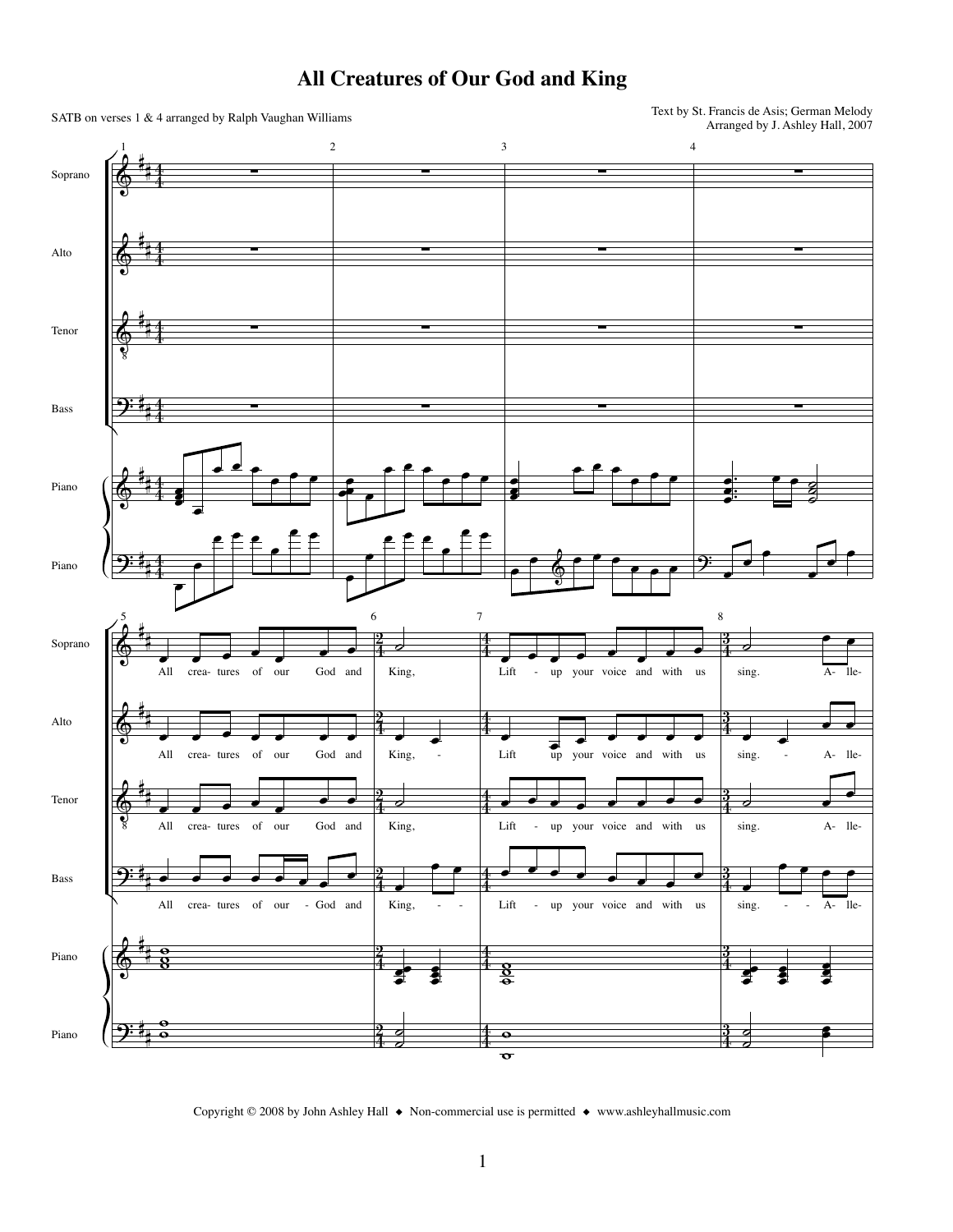

Copyright © 2008 by John Ashley Hall ◆ Non-commercial use is permitted ◆ www.ashleyhallmusic.com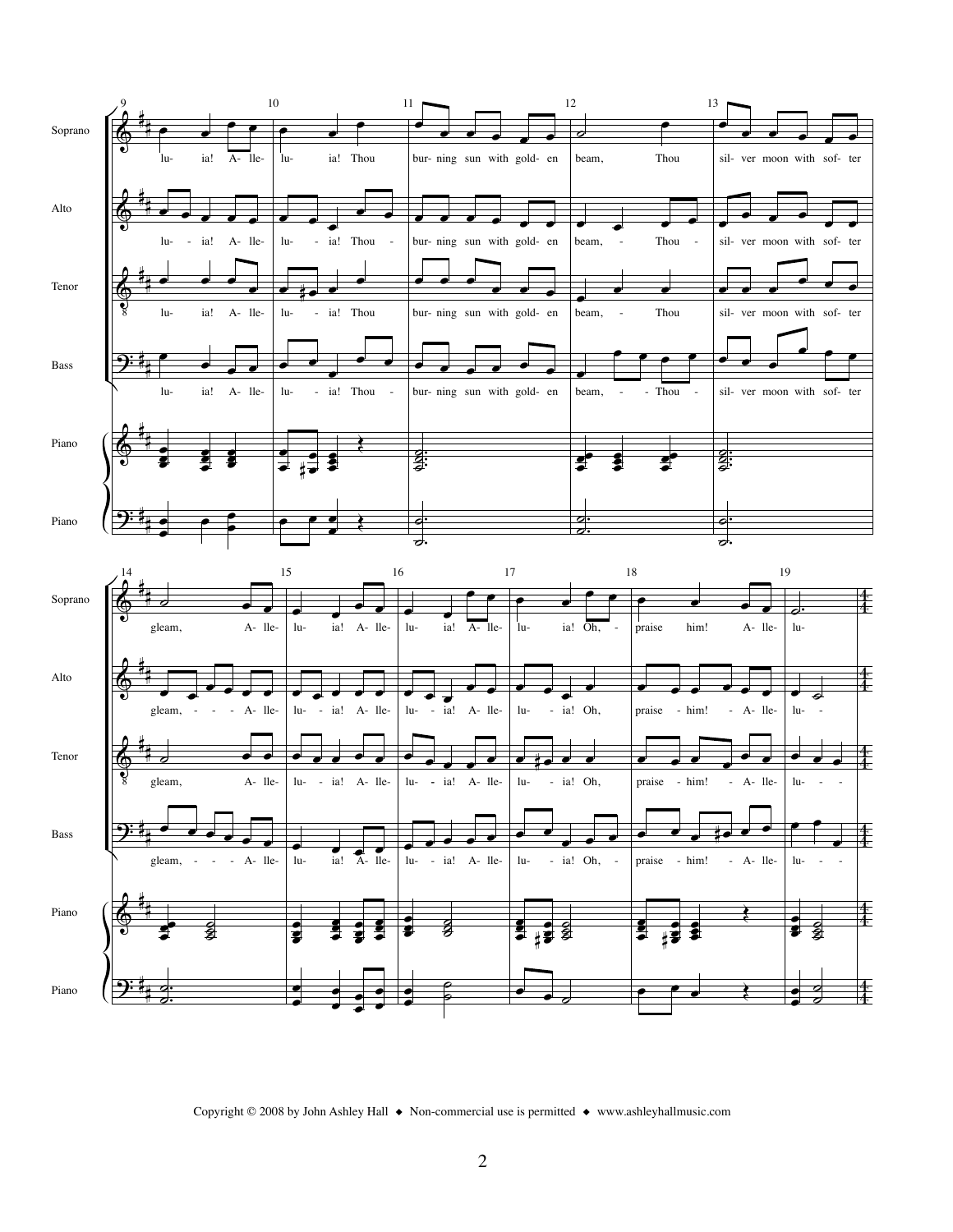

Copyright © 2008 by John Ashley Hall ◆ Non-commercial use is permitted ◆ www.ashleyhallmusic.com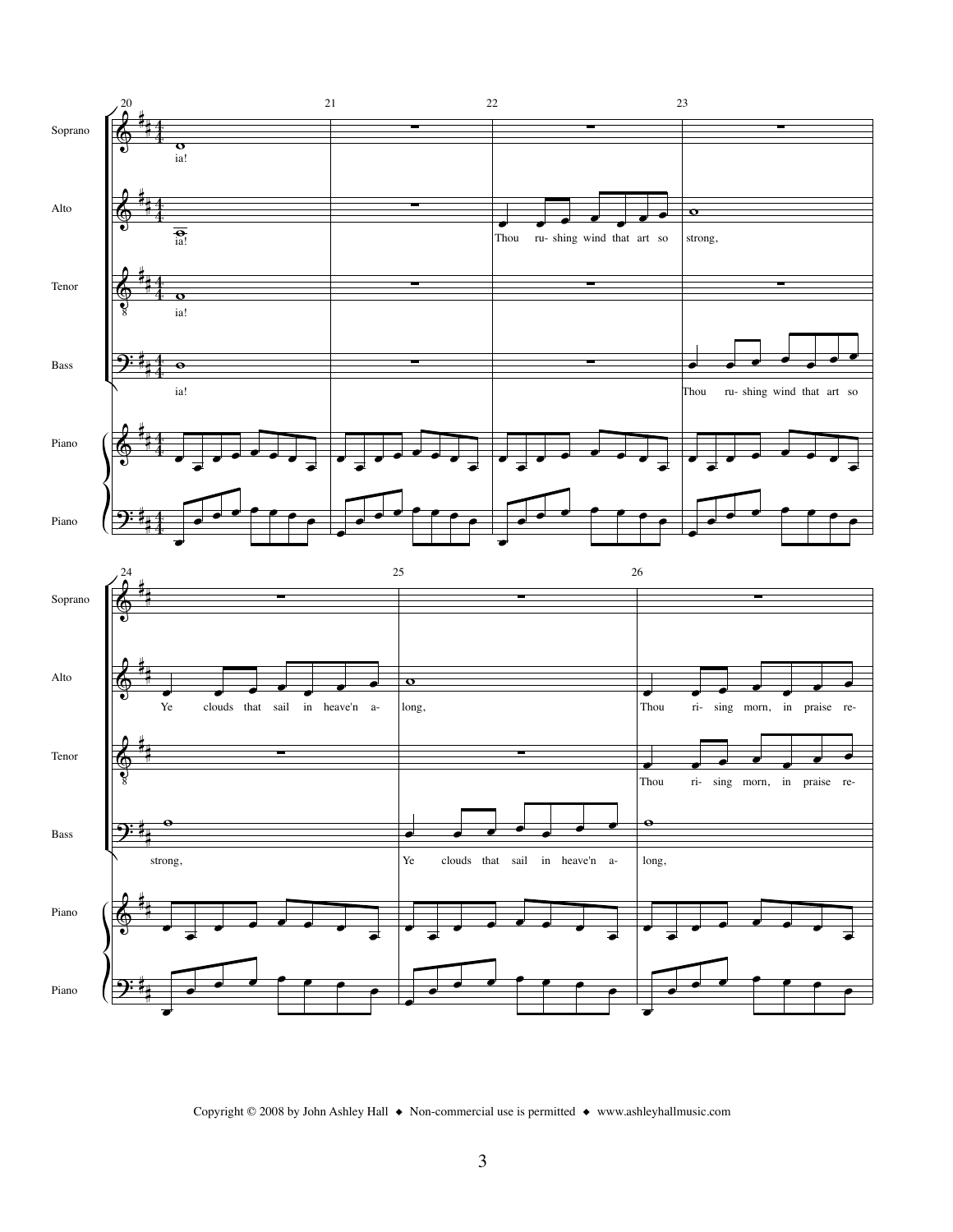

Copyright © 2008 by John Ashley Hall ◆ Non-commercial use is permitted ◆ www.ashleyhallmusic.com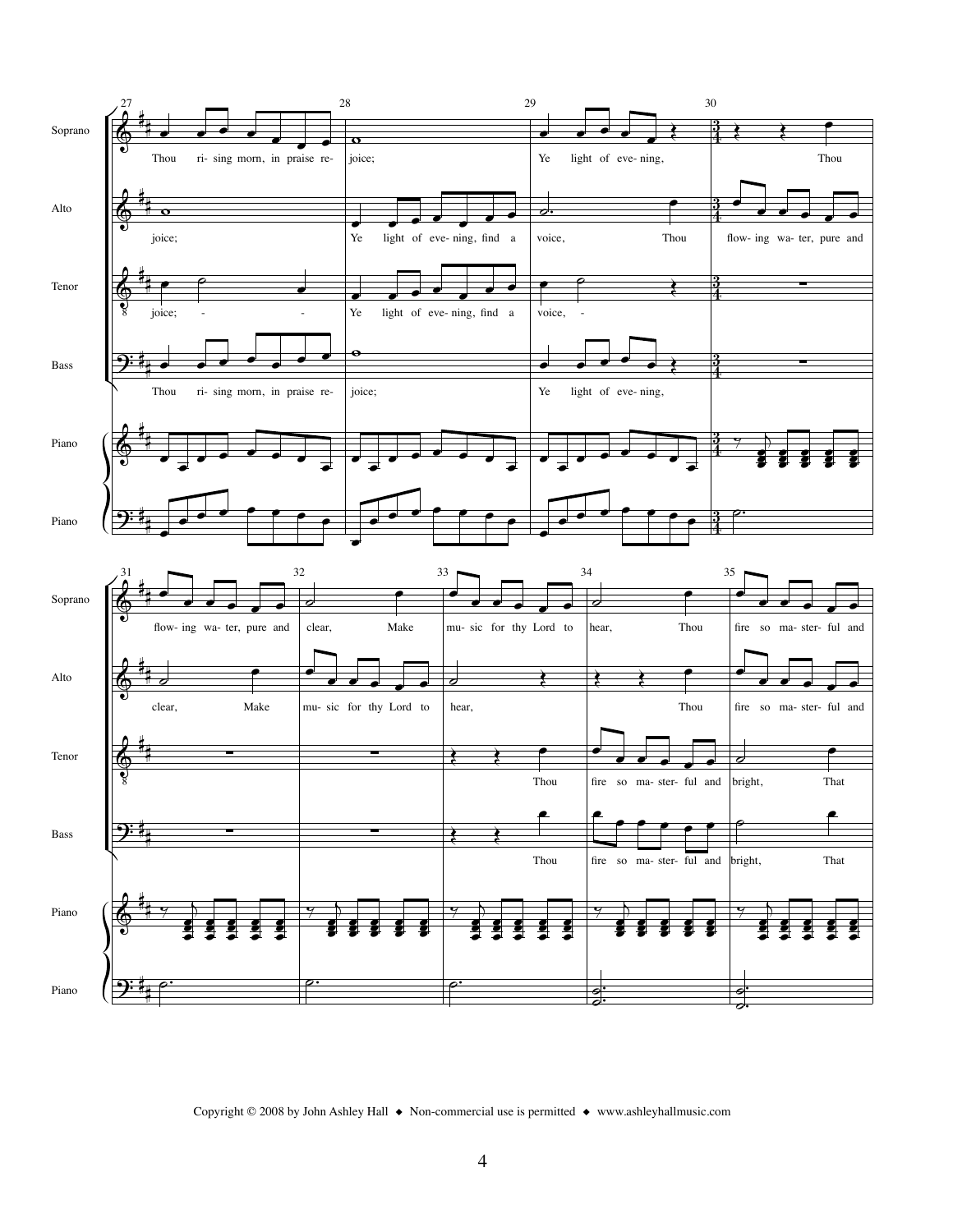

Copyright © 2008 by John Ashley Hall ◆ Non-commercial use is permitted ◆ www.ashleyhallmusic.com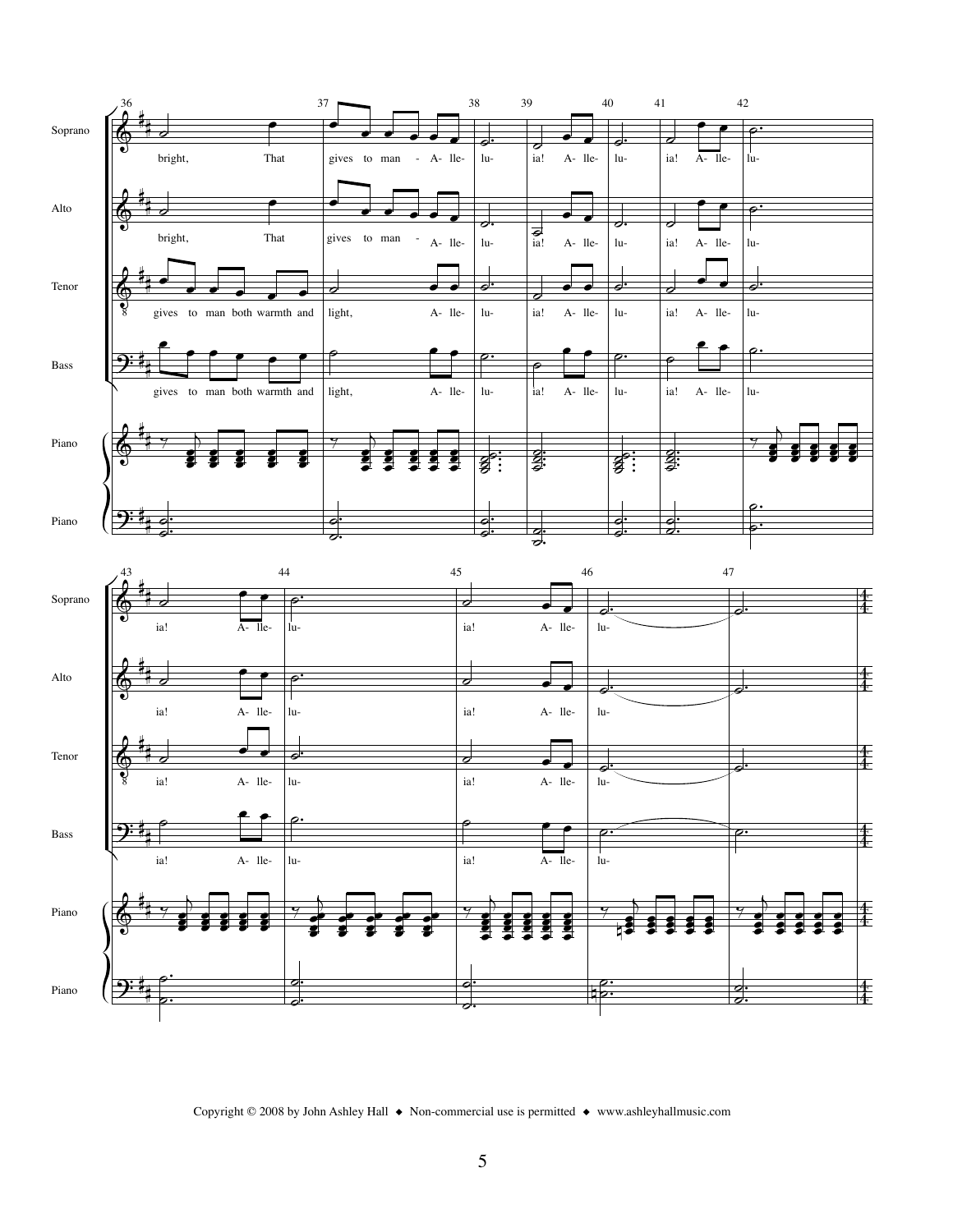

Copyright © 2008 by John Ashley Hall ◆ Non-commercial use is permitted ◆ www.ashleyhallmusic.com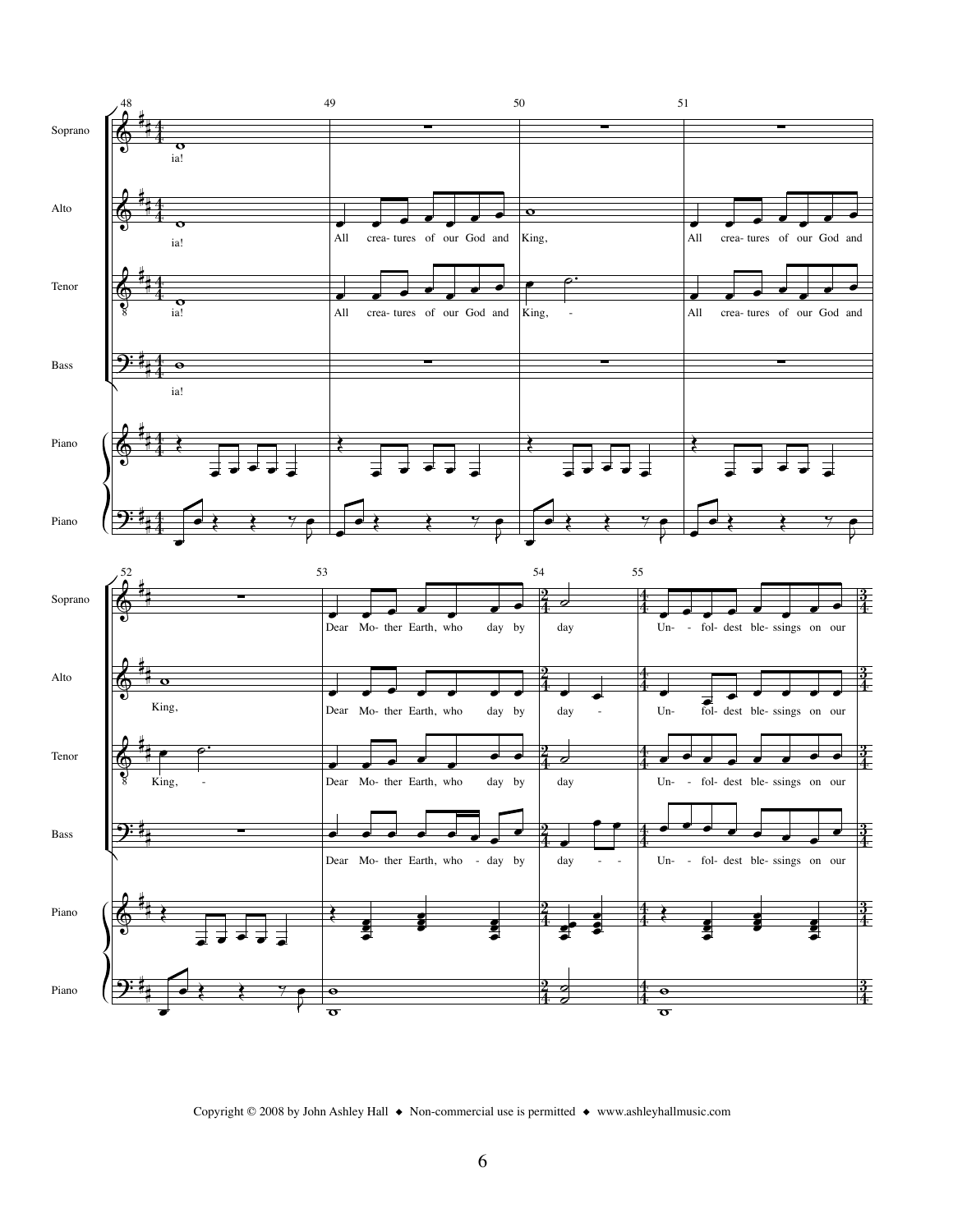

Copyright © 2008 by John Ashley Hall ◆ Non-commercial use is permitted ◆ www.ashleyhallmusic.com